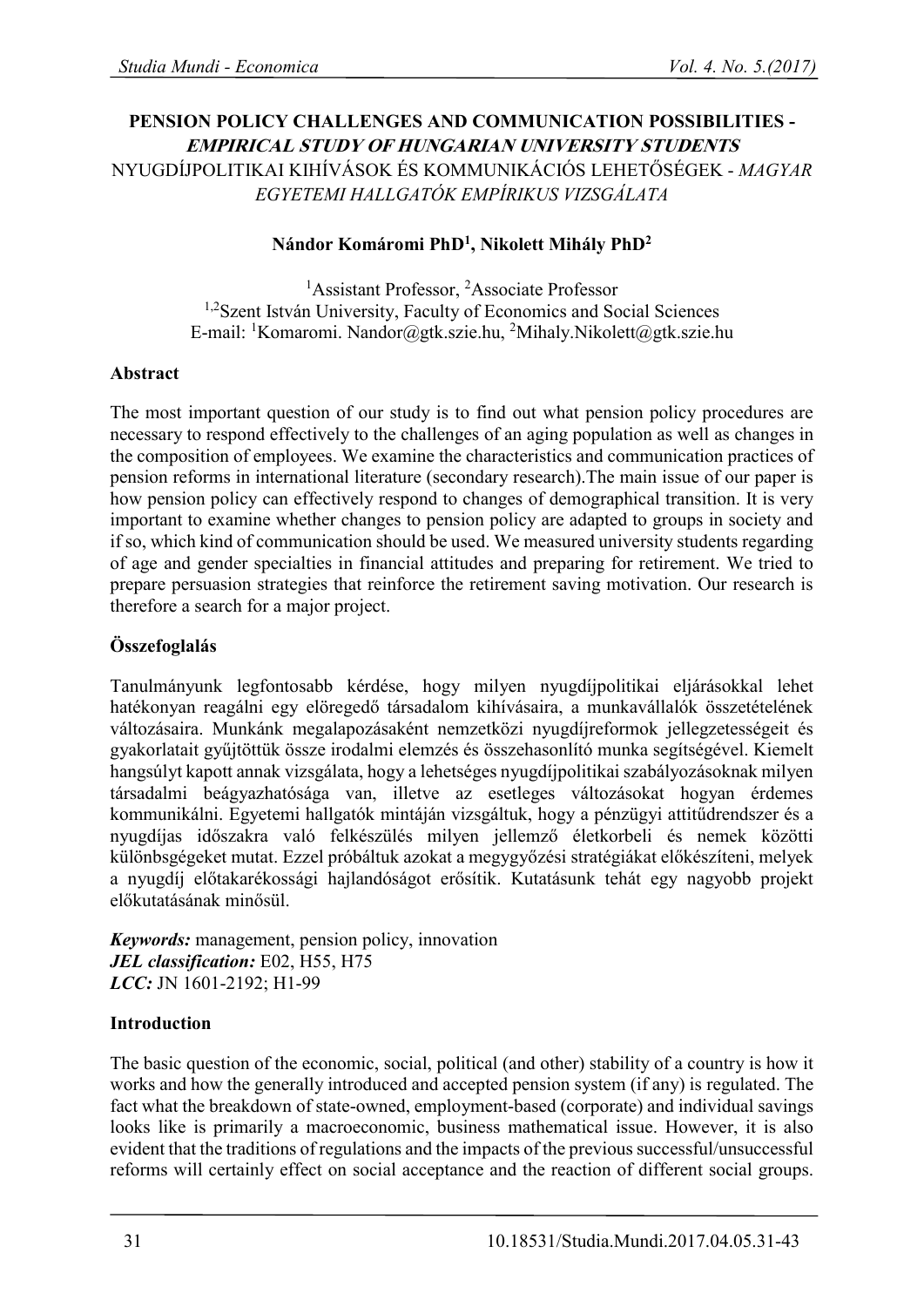Before shaping pension systems and pension reforms it is essential that some insights should be gained about the possible acceptance of the system. The attitudes and competencies of the different social strata and groups related to pension must be revealed.

As the general feature is the changing demographic structure of societies, i.e. typically ageing, that is why the issue of altering the pension system is undoubtedly important and timely. First, we examine how the possible pension policy regulations are socially accepted and what communication tools we can use for these changes. Our research serves as a pilot to a greater scale future project.

The methodology of the research follows the traditional structure. Secondary research is carried out as the first step. The international and national literature on the topic is reviewed, synthesised, compared and evaluated. As the second step, preliminary qualitative research is carried out on a selected target group, who are, in this case, the students of the Faculty of Economics and Social Sciences at Szent István University. The method was personal interview. When choosing the target group not only accessibility was important but also other facts, i.e. we were very curious who the persons that are going to be pensioners in the far future are like, how knowledgeable they are in the topic, what expectations they have, to what extent they are aware of their behaviour and what forms of communication they accept, were considered. As the third step quantitative research (questionnaire) was planned. The target audience here was also the students of SZIU Faculty of Economics and Social Sciences but on a greater sample and also the results were statistically evaluated.

The previously mentioned greater-scope project for the future means the extension of the current one regarding both demographic characteristics and sample size. We hope that we can ensure the necessary sources by making use of the experience gained.

# **Literature review – pension systems, communication and financial consciousness**

Literature review right at the beginning resulted in two surprising facts.

- The literature on the topic is extremely rich regarding both international and Hungarian sources. The World Bank, OECD, IMF, the European Union, the statistical offices and other organisations of the countries and, of course, universities and research institutes among others, deal with the operation and reforms of pension systems. On a national level the Central Statistical Office (KSH), the National Bank of Hungary (MNB), business and other research institutes, universities and products of the business press could be mentioned but here the list could also be longer. (Of course, we think of scientific and reliable sources and not the short and sometimes 'sensational' articles of everyday papers.)
- The literature on the topic has an almost exclusively economic, business mathematical and statistical nature with some exceptions like the paper of Atkinson et al. (2012) which is an OECD publication summarising principles and case studies about the communication of the pension system reforms.

This paper presents the pension system of Germany, Poland, Sweden and Japan in addition to Hungary. Beyond the limitations in length, our choice is also justified by the facts that the German, Polish and Swedish example is also from the EU; we have a lot in common with Poland; Sweden is often set as an example; the economy of Germany is decisive within the EU and also the Japanese example was carried out under basically different historical, cultural and economic conditions. Table 1. shows a short comparison of the pension systems according some indicators.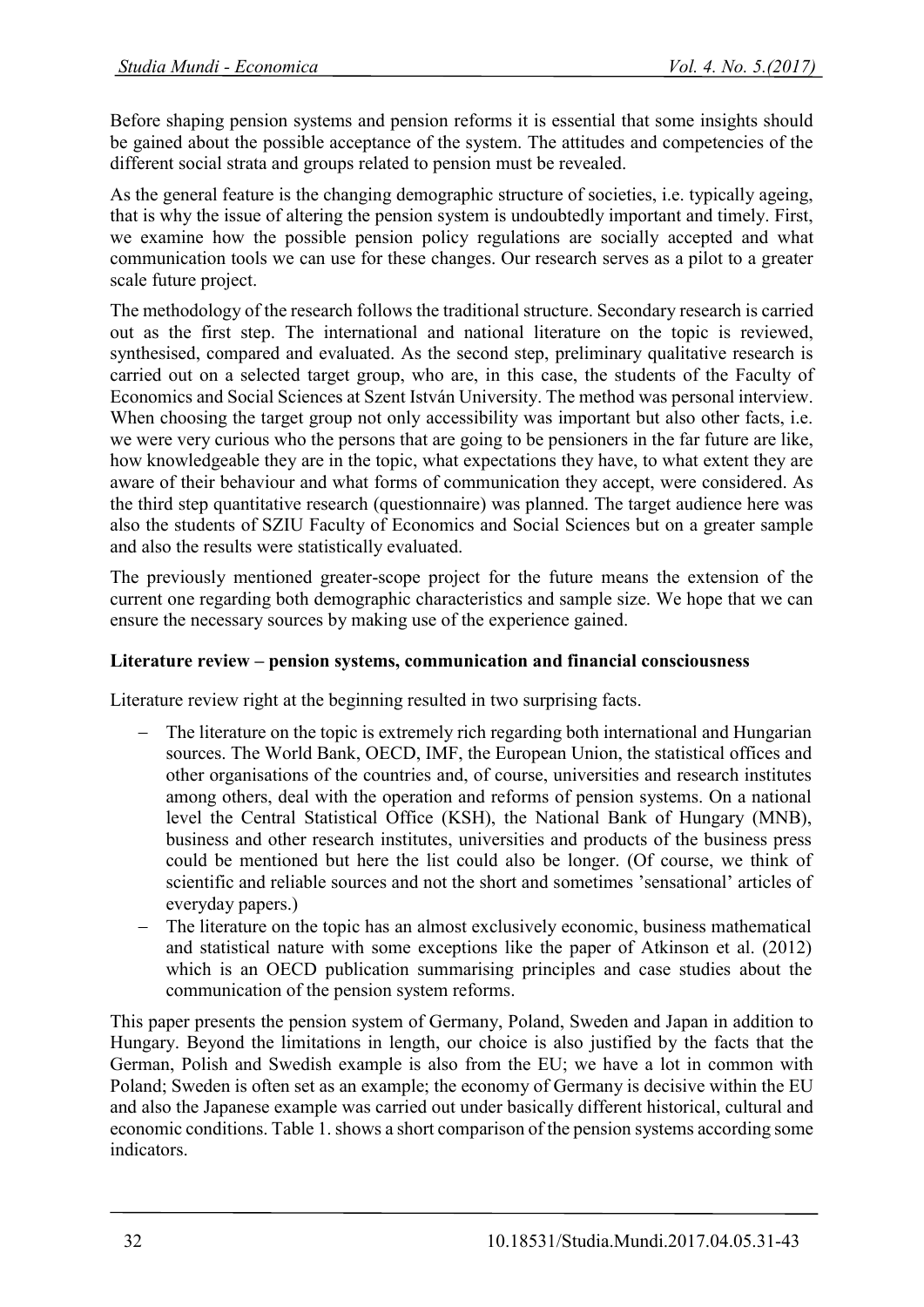| Indicator            | Germany    | <b>Poland</b> | <b>Sweden</b> | Japan      | <b>Hungary</b> |
|----------------------|------------|---------------|---------------|------------|----------------|
| pension expenditures | $10.6\%$   | $10.8\%$      | $7.4\%$       | $10.2\%$   | $10.0\%$       |
| as of % of GDP       |            | (max.)        | (min.)        |            |                |
| life expectancy at   | 80.7 years | $76.3$ years  | 81.7 years    | 83.5 years | 74.5 years     |
| birth                | (max.)     |               |               |            | (min.)         |
| percentage of the    | $21.4\%$   | $15.3\%$      | $20.0\%$      | $26.4\%$   | $17.6\%$       |
| above 65             |            | (min.)        |               | (max.)     |                |

|  | Table 1. The key indicators of the pension systems |  |  |
|--|----------------------------------------------------|--|--|
|  |                                                    |  |  |

*Source: OECD (2015)*

As we can see the Sweden system is the most economical, and the biggest reform challenge is in Japan as there is the highest percentage of the above 65. Life expectancy at birth is lowest in Hungary, which means that we have tasks to improve the health care system. In the following parts, we show the different system in details.

# *Pension system in Germany*

In Germany the compulsory state pension system has one pillar and is pay-as-you-go based on salaries. If it is not sufficient for supporting the old, further allowances based on entitlement are distributed from the social support system.

| Indicator                           | Value      |
|-------------------------------------|------------|
| average salary                      | 45 952 EUR |
| pension expenditures as of % of GDP | $10.6\%$   |
| life expectancy at birth            | 80.7 years |
| life expectancy above 65            | 19.4 years |
| percentage of the above-65          | $21.4\%$   |

**Table 2. The key indicators of the pension system in Germany**

*Source: OECD (2015)*

Conditions of entitlement to pensions at present include 65 years and 2 months. Pension can be received after paying in at least two years' contributions. In the forthcoming two decades the age limit is expected to continuously be growing to above 67.

The salary-based pension system is based on points. The extent of the contribution depends on how much the person earns (and points are calculated on the basis of this). When reaching the retirement age points are calculated and added for every year going back to the past. Then the accumulated points are multiplied in line with the current pension point value (in 2014 it was 337.68 EUR). The pension point value is applied for those retiring now and also for those who have already retired. The pension point value is set to the current GDP. Moreover, the 'contribution factor' also takes into account the changes in the amount of contributions to state pension scheme and the composition of voluntary pension. The increase in the amount of contribution will reduce adjustment to the pension point value. The 'sustainability factor' measures the changes in the single contributions as of single pensioners, which is also in connection with the possible changes in the point values.

These two factors of the indexing formula can modify the amount of adjustment, which is expected to result in 14% lower increase in pension point value as of GDP in the long term. Furthermore, increasing the ratio of contributions will be limited to 22% from the current 18.9%. This way of calculation slightly differs for the newly settled but the difference will disappear in the long term as salaries will harmonise.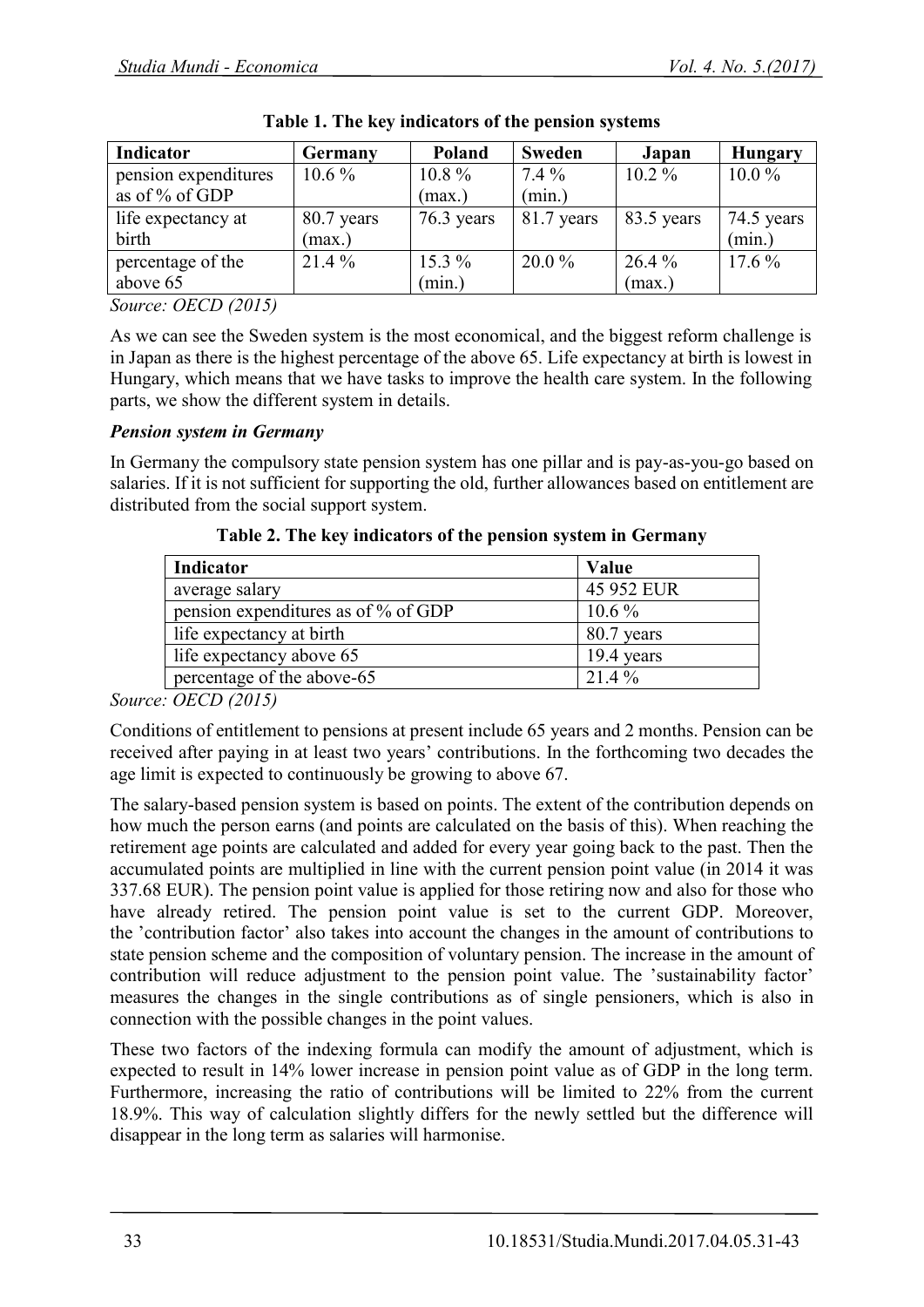Allowances on social basis can be applied for if the old-age pension sources are not enough. These are to satisfy the 'primarily needs'. The amount of them is set by calculating the difference between individual needs and the income of the household. This 'average need' was 8724 EUR per person in 2012 for those who were entitled to this service.

There is voluntary private pension, as well which can be collected with the help of banks, insurance companies or investment funds. (It is termed as Riester pension). Riester pension is free from taxes and supported by the state. (The model is based on 4% contribution).

# *Pension scheme in Poland*

In Poland the pension system is based on two pillars (NDC and DC system). Since 2014 the system has been voluntary, i.e. the employees can have a say in how their distributions (savings) are shared between the DC and NDC system.

| 42360 PLN  |
|------------|
| $10.8\%$   |
| 76.3 years |
| 17.4 years |
| $15.3\%$   |
|            |

**Table 3. The key indicators of the pension system in Poland**

*Source: OECD (2015)*

Conditions of entitlement to pensions in 2014 include 65 years and 3 months for men and 60 years 3 months for women. (For both men and women it is expected to rise to 67; for women by 2040 for men by 2020). Minimum pension can be received after paying in at least twenty one years' contributions (which is also expected to grow in the future).

In the pension system there are two fictitious accounts to set the amount of pensions: 16.6% of the salary is transferred to the individual fictitious account of the person in the form of a contribution. The fictitious interest rate is the equivalent of the growth rate of the salary but it should not be lower than the rate of inflation. (It has been in effect since 2000).

2.9% of the salary is transferred to another sub-account as a contribution in the Social Security Fund /ZUS/). Indexing the contributions on the sub-accounts differs on the basis of the contributions on existing accounts. Moreover, it also takes heritage into account. The fictitious growth rate has been following the growth of nominal GDP in the past five years.

Employers can share 2.92% of their gross salary optimally in the DC system (OFE) (defined by contributions). From February 2014 51.5% of the net assets of private pension funds have been transferred to the Institute of Social Security (ZUS). Moreover, those who opted to stay in private pension funds will gradually be transferred to the state system 10 years before their retirement. In addition to the changes in the operation of private pension funds the ways of calculating assets were established by these funds. The Social Insurance Institute is responsible for calculating and paying DC pensions as well as its combination with NDC.

When the person retires the accumulated fictitious capital is divided by  $\mathbb{R}^n$  value, which gives pension interest. This "g" value is the mean life expectancy in the year of retirement. This process is similar to annulation. The life expectancy chart of the Central Statistical Office is used for calculating  $\mathfrak{g}$ .

The highest value of contributions and earnings is 2.5 times higher than the base average of the previous year. In 2014 the peak was 112 380 PLN. Pension interests are regularly indexed and adjusted to inflation. Indexing covers the pension interests that were collected before indexing.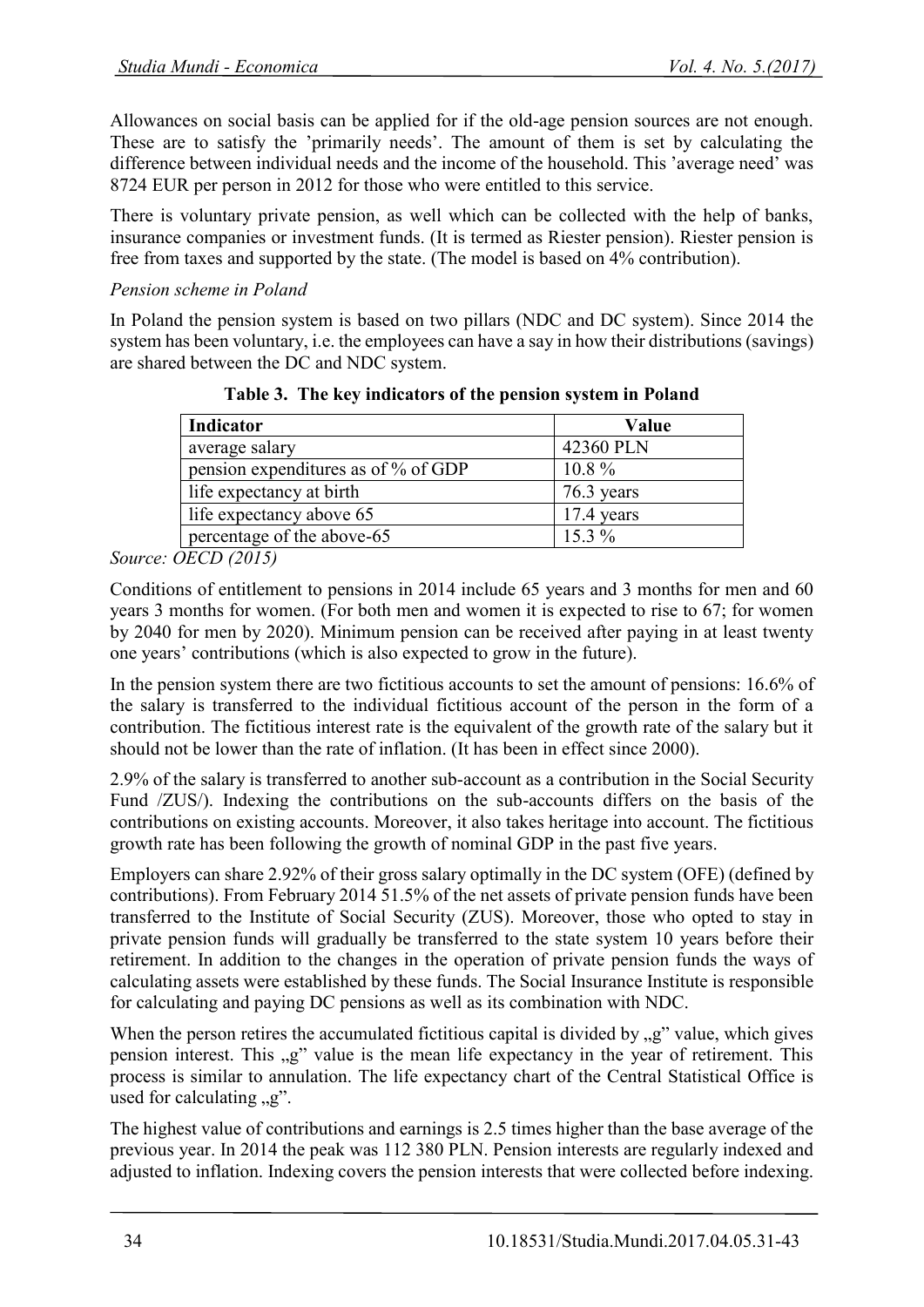Indexing comprises all sorts of interests. In certain years calculations may differ (such as in 2012). In 2013 the indexing rate of pensions was 104%; in 2014 it was 101.6%.

In the pay-as-you-go system there is minimum pension. The minimal value of old-age pension was 844.45 PLN in March 2014. In the new pension system the state budget must cover minimum pension and it is paid if the total compulsory old-age pension is lower than the minimum.

# *Pension system in Sweden*

The Swedish pension system consists of a pay-as-you-go (PAYG) system, a defined benefit (DB) system and a defined contribution plan (DC). The operation of the pension system considers both contribution and allowances. The new Swedish pension system was accepted by the Parliament in 1994 and has been in effect since 1999. The new system is compulsory for those born after 1954 (to those born before 1937 the old system applies) while for those between the two are in transition between (Hutváger, 2013).

Conditions of entitlement to pensions include 61 years in the DC system. Guaranteed pensions are eligible at 65 and at least three years of living in Sweden is necessary. The maximum guaranteed pensions are available only after having been living there and if staying there for shorter, pensions are gradually reduced.

| Indicator                           | Value       |
|-------------------------------------|-------------|
| average salary                      | 407 974 SEK |
| pension expenditures as of % of GDP | $7.4\%$     |
| life expectancy at birth            | 81.7 years  |
| life expectancy above 65            | 19.9 years  |
| percentage of the above-65          | $20.0\%$    |

**Table 4. The key indicators of the pension system in Sweden**

*Source: OECD (2015)*

As a pension contribution all employees pay 7% while the employers 10.21% of their salary, respectively, which amounts to 17.21% of gross salary which means 18.5% as of the salary reduced by individual pension contribution 16% of which is transferred to individual accounts and divided evenly between four state pension funds (if pensions are paid from these funds) , 2.5% will go to any of the investment funds eligible by the individual where it is invested till retirement and the real interest is accounted. Most of the contributions paid actually finance a defined pension system and the latter one a capital (so-called premium pension). The Swedish pension system is basically self-supporting. So as not to raise the current 16% contribution a balancing mechanism also works to offset certain demographic and economic effects to maintain long-term balance when future expenses are reduced to the same extent as the revenues decrease and in a favourable situation when revenues are on the rise, the opposite holds true.

The Swedish model also contains a minimum pension rule for those who do not have or just have low pensions. They can receive a maximised amount not from the state budget, but from the taxes.

# *The pension system in Japan*

In Japan the pension system is similar to the Hungarian one (employer based pension system – kosei nenkin). Due to the rapid demographic changes in the forthcoming decades government expenditures are expected to rise significantly. If the Consumption Tax covered the increased expenditure, without reforms tax would have to be raised to as high as 48% by 2080 (it was 5% in 2010). According to macroeconomic models increasing the income tax is not viable, either,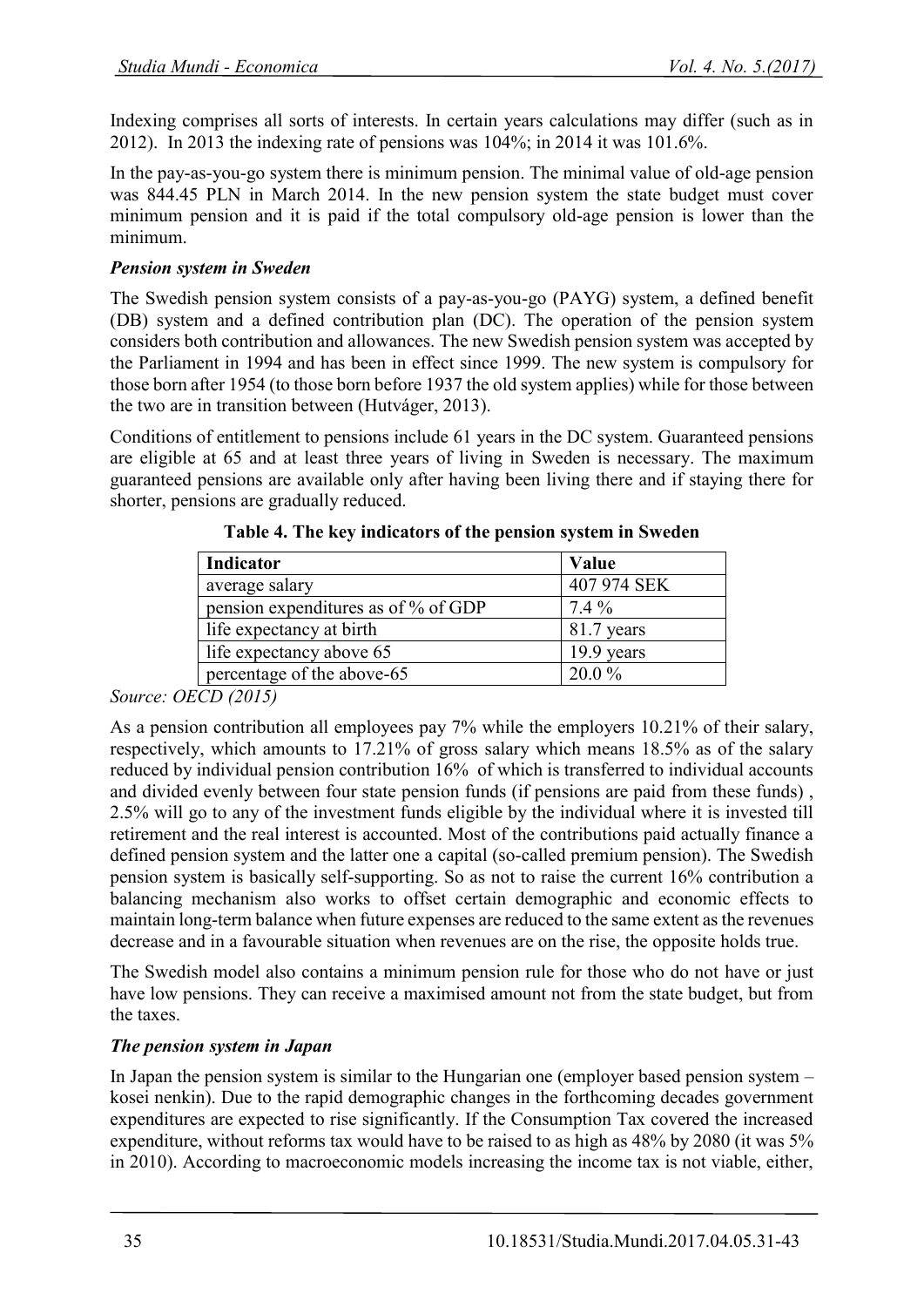as it would distort the economy and lead to the decrease in the labour supply in the end. Budget deficit can become unmanageable rapidly if covered by loans (Kitao, 2015a, Kitao, 2015b).

| indicator                           | value        |
|-------------------------------------|--------------|
| average salary                      | $4.88$ mJPY  |
| pension expenditures as of % of GDP | $10.2\%$     |
| life expectancy at birth            | 83.5 years   |
| life expectancy above 65            | $21.9$ years |
| percentage of the above-65          | $26.4\%$     |
|                                     |              |

**Table 5. The key indicators of the pension system in Japan**

#### *Source: OECD (2015)*

In the case of Japan the results of the extremely important and unavoidable economic analyses are also presented. The model results show that in Japan such a budgetary policy is inevitable that reduces expenditure. A possible solution could be the introduction of the individual retirement system (IRA) when the employees could pay part of their salary on a pension account. This capital would be invested in production, which would enhance economic activity in the long term.



Consumption tax rate 2010-2200: models with and without IRA

### **Figure 1 The amount of Consumption Tax with and without IRA (Temporary Case 1 and 2)**

# *Source: Kitao (2015a)*

The standard of model calculation is the future of keeping the present pension system (without IRA, benchmark). Starting from 2010 equilibrium is modelled during the period of transition. According to the figures Consumption Tax will steeply rise and reaches a peak of 49% in the 2060's. Afterwards, it will decrease, though but for more than 40 years it will remain above  $40\%$  (!) till the beginning of 2130's.

The introduction of the individual retirement system would result in the employees' saving and accumulating part of their income on a separate account to cover their expenses after retirement. The assets accumulated on their IRA accounts are invested, and this adds to production in the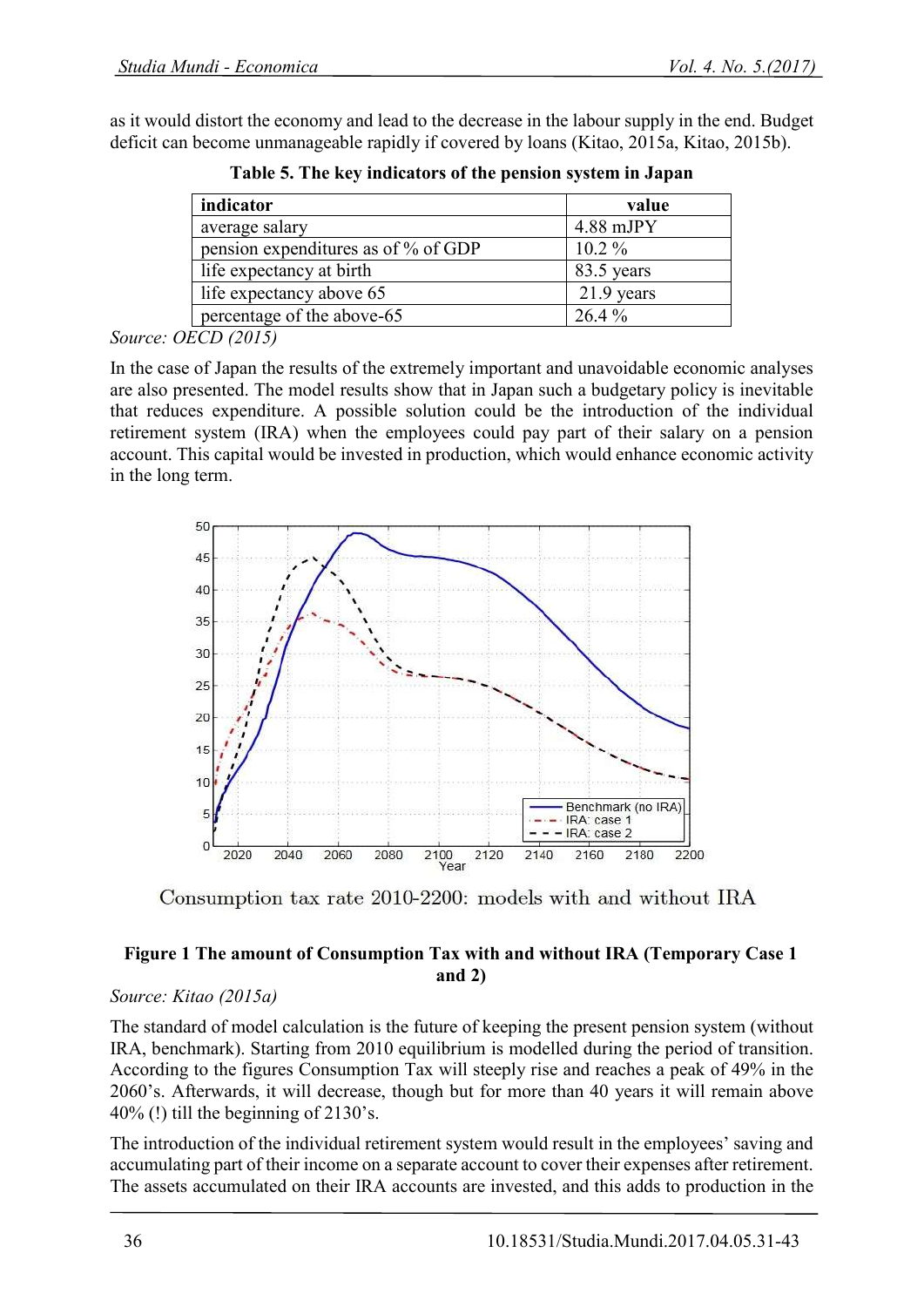form of capital input. The model forecasts a 40-year gradual transition and the pension system consists of two parts, i.e. the basic pension by the government and the payments from their own pension accounts. It is also predicted that gradually growing, 9% of the income will finally be accumulated in IRA. During these 40 years, however, personal income tax will be lowered by 9 percentage points. The budgetary equilibrium is projected to be reached by changing the consumption tax. There are several possible ways to transition of which two are analysed in details. The first case of transition is when the accumulation of pension contributions will be stopped immediately with the introduction of IRA; and in the second case of transition the pension contribution accumulation into the state pension fund is gradually phased out after the introduction of IRA. Figure 1 presents the results of the examination.

Calculations show that the consumption tax rates are higher the beginning of the transitory period in both IRA cases but finally taxes level off at a much lower rate than in the benchmark case without IRA. The introduction of the individual retirement system will have two profound changes. First, individuals feel more motivation to save for their retirement. Savings are channelled into production resulting in higher economic performance, higher wages and higher consumption. Second, the burdens of the state budget will be reduced, which can go along with the significant reduction of the consumption tax by the end of the transition.

# *The pension system in Hungary*

At present most part of the government budget is taken up by pension expenses in the OECD countries. In Hungary it accounted for 10% of the GDP in 2015 and it is expected to grow in the forthcoming years. In an international comparison, it is strikingly high as the OECD average is 7.9%. (OECD, 2015). The deviation is primarily due to the fact that our pension system is laid on one pillar exclusively, i.e. it is a system supervised by the state and financed by a defined pension system from one source for all the citizens. In contrast where pension reforms took place, the system was transformed into a three- or more-pillar pension system, i.e. not only state funds exist (the first pillar) but also employment-based pension (second pillar) and voluntary, private pension (third pillar), as well. (This was first termed by the 1994 publication of the World Bank and most OECD countries are actually using this division) Gál and Simonovits (2012) evaluates the annual interests of the Hungarian pension system. It is obvious that the increasing pensions mean heavier burden for the government so reforms are also inevitable in Hungary.

| indicator                           | value      |
|-------------------------------------|------------|
| average salary                      | 3.01 m HUF |
| pension expenditures as of % of GDP | $10.0\%$   |
| life expectancy at birth            | 74.5 years |
| life expectancy above 65            | 16.4 years |
| percentage of the above-65          | $17.6\%$   |

**Table 6. The key indicators of the pension system in Hungary**

*Source: OECD (2015)*

Hablicsekné (2014) presents the demographic analysis of the Hungarian pension system (based on life expectancy) and proves the necessity of reforms. The phenomenon of an ageing society is also a problem in Hungary and lack of pension funds can also be felt now. If we contrast the amount paid from an average salary to the Social Security Fund the missing amount per person per month is more than 40000 HUF.

In Hungary all payments into the private pension funds were suspended in Hungary between 1 November 2010 and 31 December 2011 and all the contributions were directed to the state pension fund. The members had to decide till 31 January 2011 whether to stay in the private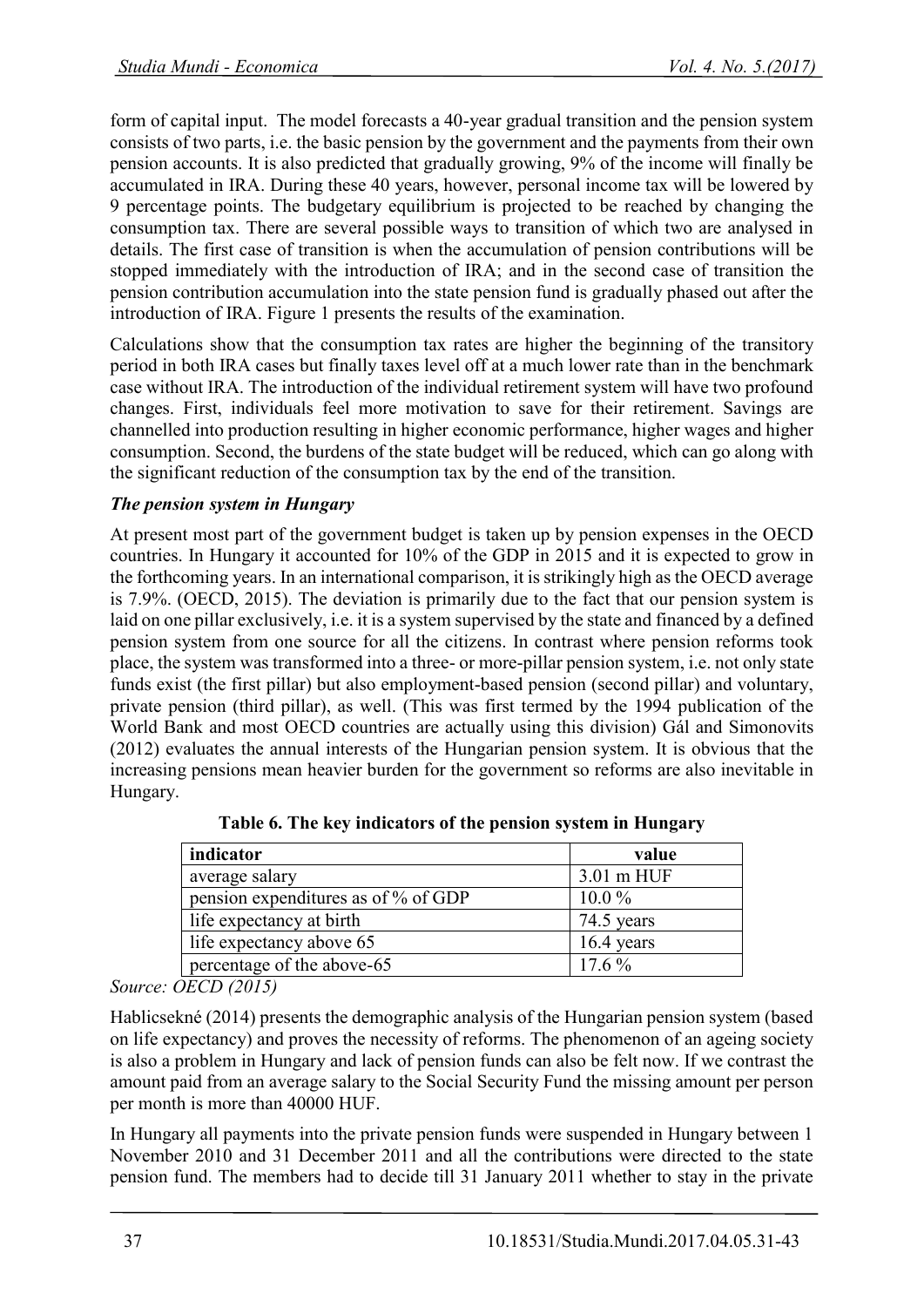pension fund or transfer to pay-as-you-go state pension fund. The private pension fund member has the opportunity to pay the individual account membership fee (but not contribution) to the private pension fund. So, the second pillar has already been demolished.

### *Possible means of communication in the transformation of the pension systems*

Governments all over the world are paying more and more attention to properly inform and educate consumers so that they could make their financial decisions of improving complexity in a more well-established way. It especially holds true for pensions where pension funds and individual savings are getting more important as a consequence of the reforms.

Given the complexity of the topic the tools of 'relationship marketing' are worth employing in the campaign as it integrates acquiring and maintaining clients. The relationship with the client is due to last for long and it is not only about the transaction. As a consequence, the customer service, the advantages of quality, changes and new services are of high importance during the campaign in contrast with the tricks of advertising. (Little– Marandi, 2005)

The international literature presents several effective models and examples of communication that can assist pension reform campaigns. By experience, the success of the campaign depends on the fact if it can set timely, realistic and measurable objective for the contributors to have the maximum effect by being cost-effective, viable and innovative. Furthermore, communication should also be targeted and contain clear messages. (Atkinson et al, 2012)

As was expressed in the OECD's study on "Recommendation on good practices for financial education relating to private pensions" the main points of pension reforms have to be explained together with the ongoing necessity of self-care and individual savings as a consequence of demographical changes. In the meantime, transparency should be maintained to keep up trust and dedication to the new system.

Typically there are six factors that should be considered and continuously monitored during the campaign. They include

- What change is directed at if the campaign explains the entire reform or just one/some part(s) of it.
- Target audience: the campaign calls for people in general or those concerned are in subgroups with specific, segmented communication.
- Who organises the campaign? It is usually performed by a governmental body but often it is passed down to a communication agency. In some cases the main organiser is the National Bank.
- Who are the most important stakeholders? Naturally, negotiations must take place with them on the most important objectives and implementation and possibly also about the form and content of coverages.
- The planned and real duration of the campaign.
- Who covers the costs? In most cases it is the government but sometimes it is the single stakeholders who can take some financial advantages from the changes that can finance.

It is essential to transfer the message to the target audience by using proper press and media. Without giving details about the drawbacks and strong points of the single opportunities the following channels can be mentioned: their own website; other internet surfaces; printed matter; media; billboard; surfaces of public transportation; public areas; social media; mobile phone advertisements.

As mentioned above, it is also important to take into account the properties of the target audience as we formulate the message. For the sake of our subject, it is therefore particularly important to see what financial consciousness and financial attitude the respondents have.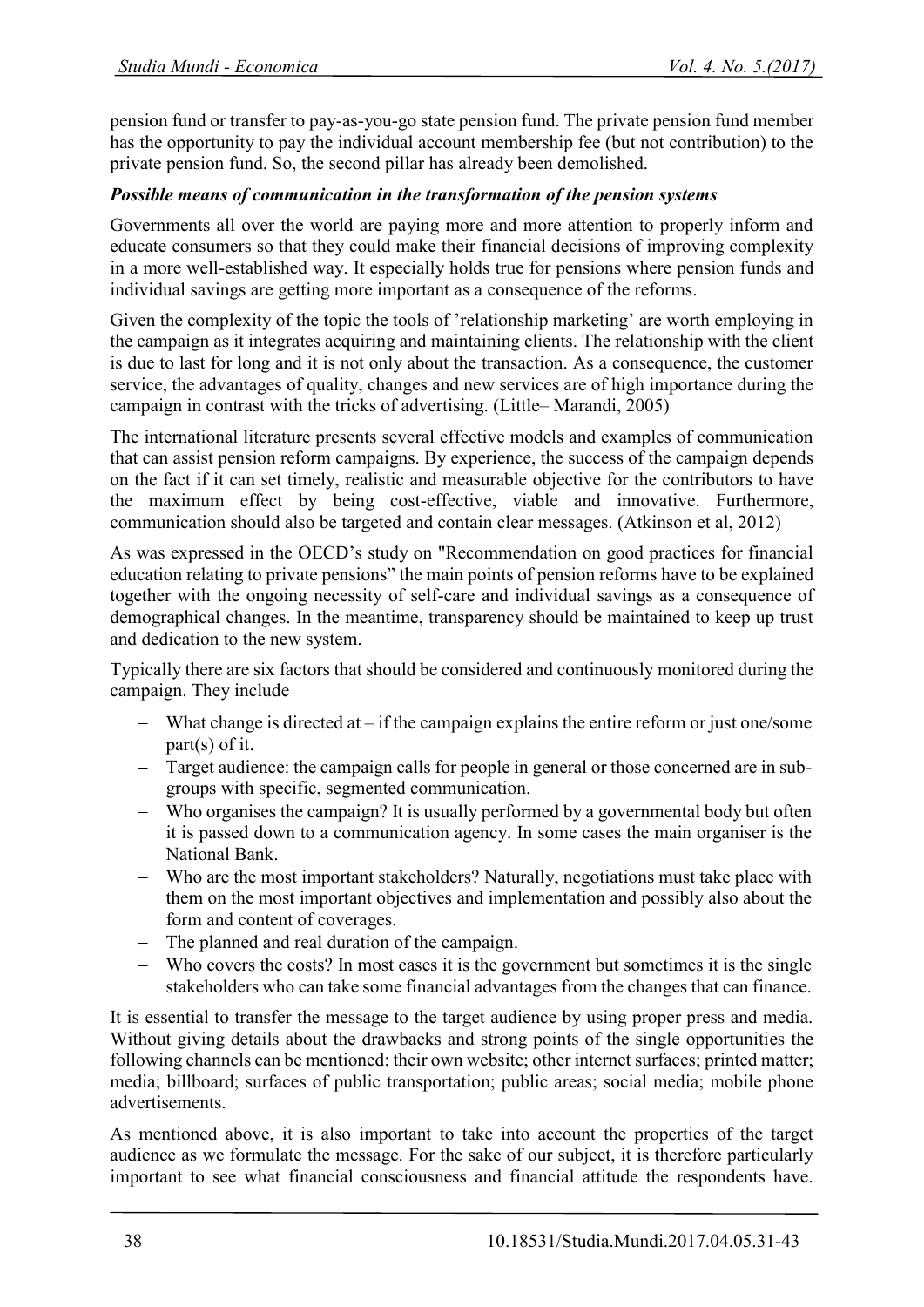'MAS' (Money Attitude Scale) developed by Yamauchi and Templer is the most frequently used measure in international literature to assess financial attitude. Regarding the fact that one of its modified versions is also used in our examination, the other characteristics of MAS are also presented in details. The research of Yamauchi and Templer is based primarily on the principles of Freud and neo-Freudian theories, which supposed three basic parts in the nature of financial attitude. They are security, retention and power prestige. The authors made 62 such statements that reflect these 3 ranges and afterwards the items were assessed with the help of 300 volunteers by using a seven-grade Likert scale. Of the 62 statements finally a list of 29 items was selected by means of factor analysis. As a result, the following four items of the five categories below were isolated. (The fifth factor was added later by Roberts and Sepulveda.) *Power – Prestige:* according to the statements concerned money can be interpreted as a measure of power and success. The individuals who reach a high number of points in this factor regard money as an instrument of influencing/affecting others. *Retention-Time*: items belonging here are primarily focused on financial planning and taking good care of money. Those with a high number of points plan their future and continuously control their current financial situation. *Mistrust*: who reached a lot of points in this factor are insecure, suspicious and have doubts about themselves concerning money-related situations and the world of money. *Anxiety*: who have high scores of this factor regard money as a source of anxiety/nervousness. *Quality*: the statements belonging here focus on buying good quality products/services. The individuals who scored high here can be characterised by the saying: 'You get what you pay for'. According Mihaly et al (2017) the Hungarian young attribute a greater power-prestige role to the possession of money than their older counterparts but they also feel more insecure in the world of money. There is a slight difference between the responses of the two genders. According their results for men money rather means source of power and prestige and it is typical of them, although the difference is slight, that they make more savings/keep money than women. Women are more money-conscious 'bargain hunters' and they are more anxious about money and also, even to a slight extent, it is more typical of them to be uncertain and not sure in financial matters.

So the three most frequently referred challenges of communication campaigns are: 1. indifference for the issue (especially for the young); 2. the perceived or real complexity of the topic; 3. the low level of financial awareness. (Atkinson et al, 2012)

According the literature review and our experiences our main research hypotheses:

- 1. Young people are relative uninformed about pension systems;
- 2. The age influences the opinions (older people are worried more);
- 3. The gender influences the opinions (women are more worried).

#### **Results of the research**

#### *Qualitative achievements*

As mentioned in the methodological part, the sample is from the students of Szent István University, Faculty of Economic and Social Sciences (SZIU FESS). Interviews took place in Gödöllő and Budapest (at the Gödöllő and Budapest centre of education) typically in May 2016. Altogether 30 full-time and part-time students were interviewed (16 females and 14 males aged between 21 and 32) and the interviews lasted for 10-15 minutes.

As the respondents were the students of SZIU FESS (in logistics, business and management, marketing) we tried to keep the proportions typical of this multitude when selection was made. Interviews took place in calm environment, typically after or before lectures in a separate room (classroom or teachers' room). The possibility of recording their voice was rejected by most students at the beginning of the research so there also was a minute taker (a PhD student) apart from the interviewee. After an interview the interviewer and the minute taker discussed their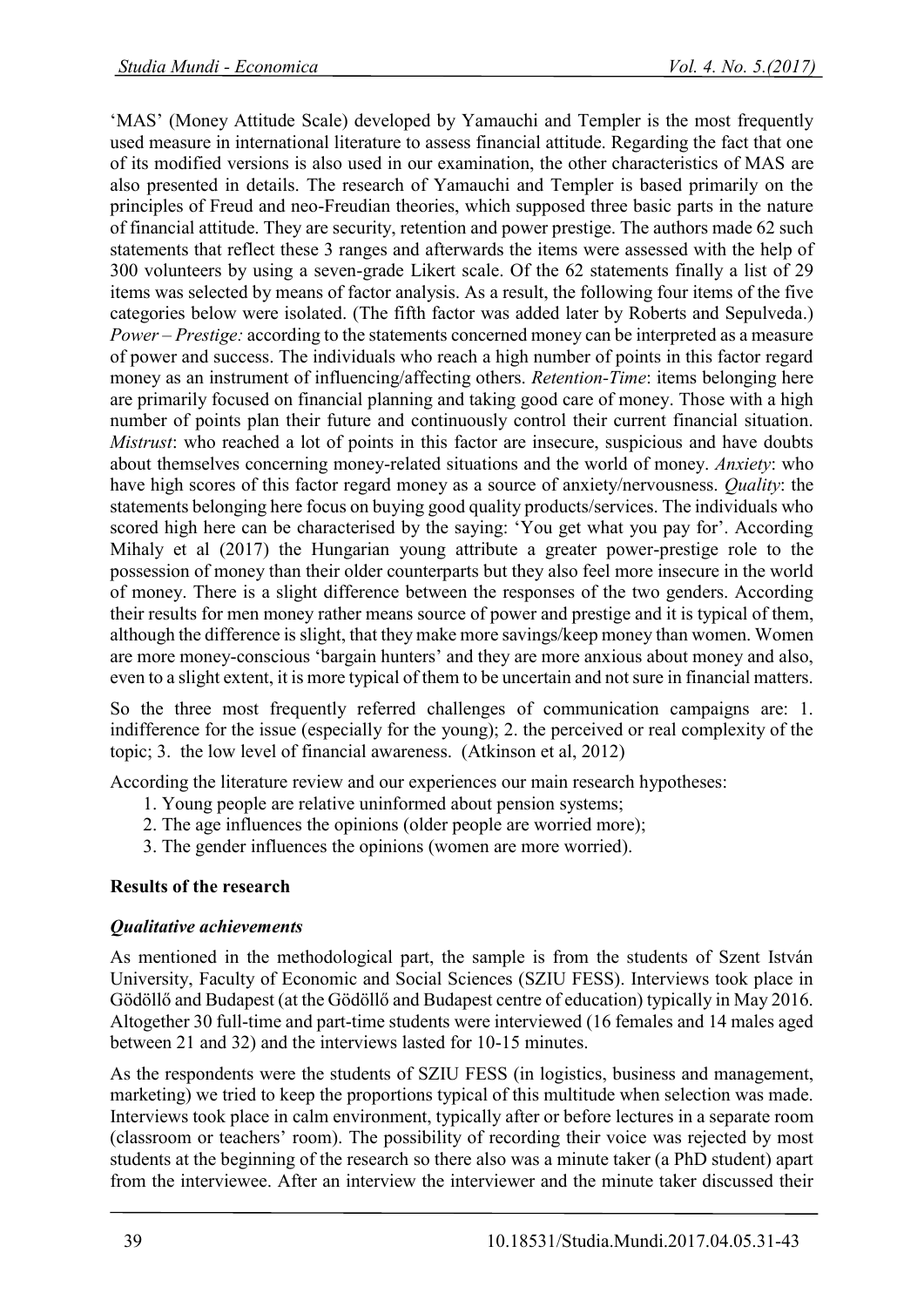notes. The willingness to response was very different per person (centre of education, BA/MSc, full time/part time) but general acceptance/rejection tendencies could not be detected, though.

The guide of the interview was similar to this.

- Topic objective of the interview, anonymousness, volunteering, confidential data
- What they know about the introduction of pension and the present Hungarian pension system
- If they heard/read something about the problems of Hungary related to pensions and/or internationally
- What future changes are expected
- $-$  How aware they are in finance, how they manage money
- From what sources they can imagine living in the future as a pensioner
- Saying thank you and good-bye

In general, the content of the interviews was very similar. With few exceptions most students are not adequately informed; the source of information is usually friend and relatives. The planned sequence of questions was hard to keep as the respondents changed to another subject: either the next or the previous one. No statistical difference could be detected on such sample size and segment (place of education level, time and gender) but it can be seen that correspondent students are more financially aware (as they are older and work in general).

According Yamauchi and Templer's three categories (Retention – Time; Mistrust; Anxiety) were separated. Some typical examples of the categories (what changes they expect, how they can live on, etc.) are quoting below:

*Retention-Time* (primarily focused on financial planning and taking good care of money): "Hopefully, from my savings in pension funds and other investments"; "I wish to cover the expenses of my old age retirement from my savings"; "Letting private enterprise and invest part of the income coming from there, and support my family from the other part"; "Private pension funds and the state will find out something"; "Presumably from my money earned and set aside abroad (I would like to grow old in Germany or Austria)".

*Typical Mistrust answers* (insecure; suspicious; doubts concerning money-related situations): "I do not have any ideas"; "We will not have pensions or savings, either as we do not have a decent salary"; "No more state pension fund existing"; "They say there will be no pensions"; "No more state pension fund existing"; "I guess when I grow old, I will not get pension". "Our generation will no longer have pension as there will not be producers".

*Typical Anxiety answers* (money as a source of anxiety/nervousness): "I just can hope it is not that bad as it is said"; "We will work till death if things go on like this"; "I guess we will not have much pension"; "The age limit will be pushed higher"; "We will not have pensions or savings, either as we do not have a decent salary". "No how, everybody says they are going to die under a bridge".

Interviews show that most of the participants deal with the issue, but they do not set aside their retirement. Many are sarcastically concerned with the subject (disillusioned, pessimistic), but at the same time they think they are able to create a calm old age.

# *Results of the quantitative research*

Questionnaires were distributed among the students of Szent István University (Gödöllő). Requests and links (internet-based survey) were sent about how to fill in the questionnaire through the Neptun system to reach nearly 600 active students. In the introductory part of the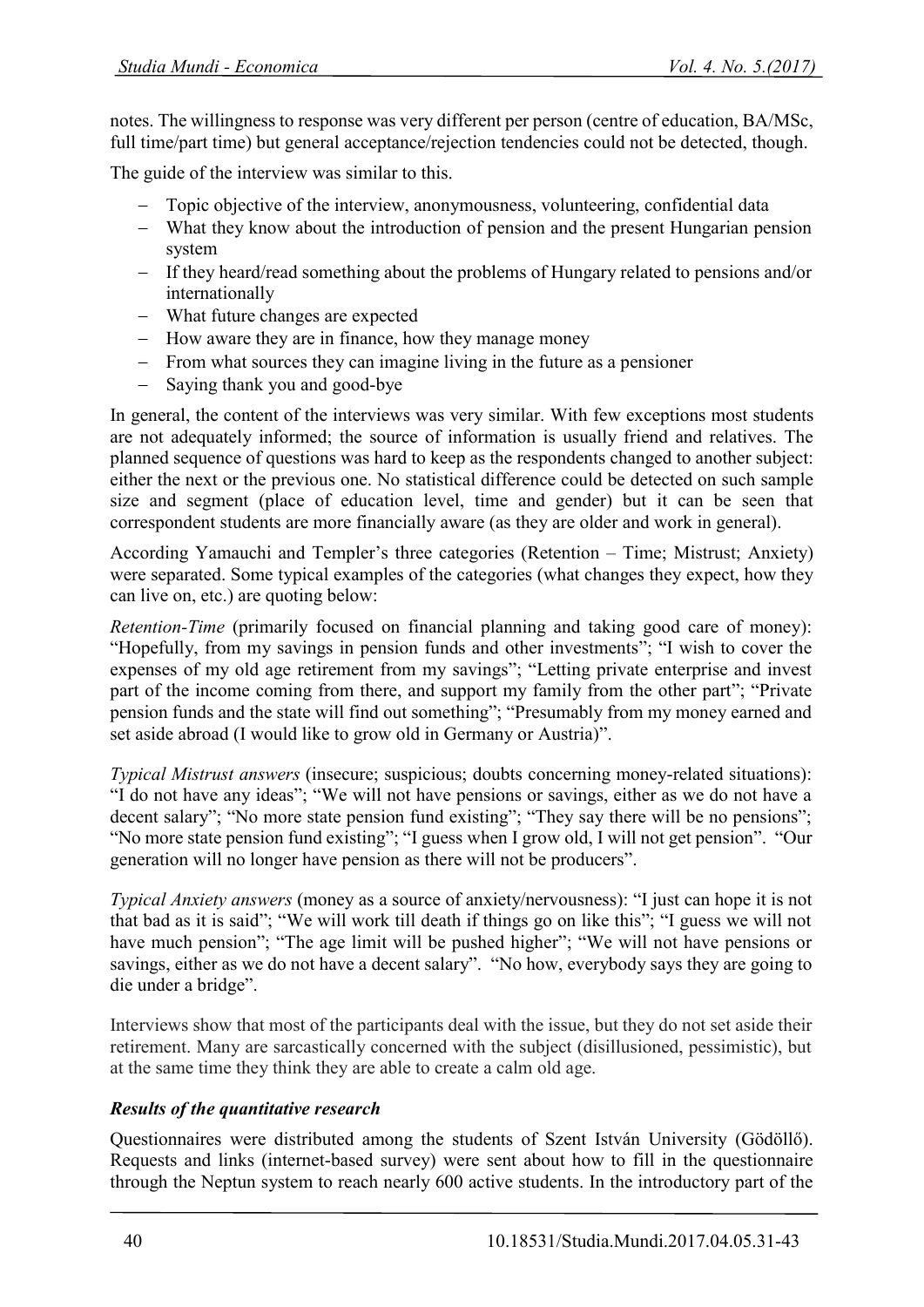questionnaire we informed the participants that it is part of a scientific project, anonymous and the responses are only used after summarisation. There were two calls to invite the students to fill in the questionnaire and they were finally closed on 30 June 2016.

The most important questions/issues of the questionnaire are the following (5-7 minutes' time is required to complete the full questionnaire).

- Are you worried about the amount of your would-be pension? (1-5 scale)
- What is the current pension age limit for men and women?
- $-$  How long do you think a man/woman lives in Hungary?
- What percentage of GDP is spent on pensions in Hungary?
- Do you have savings? If so, for what purpose?
- In addition to deductions at work, do you have any other savings/assets? If so, what type? Do you have (and if so, to what extent) does a loan bother you?
- What radio stations do you listen to and what TV channels do you typically watch? At what time of the day?
- What newspapers and internet portals do you usually read?
- Please, express your level of agreement with the statements above on a 7-grade scale. (There are 28 statements on financial awareness)
- Demographic questions (gender, age, qualification, residence, marital status, source of income).

Of the questionnaires returned 267 could reliably be assessed. The demographical breakdown of the sample is the following. Gender 168 female, 99 male; Highest qualification: secondary  $school = 147(BA)$ ,  $college/BA/BSC = 90$ , university/ $MA/MSC = 30$  (with two degrees). Finally the following groups were made according the age:  $19-25 = 174$ ,  $26-30 = 60$ , above  $30 = 33$ .

This paper also resents statistically proven results. The methods of examination include variance analysis and in the case of categorical replies Chi-square test.

Questions: Are you worried about the amount of your would-be pension? (not at all=1, a bit=2, so-so=3, very=4, to a great extent=5).

| Age group | Average |
|-----------|---------|
| 19-25     | 3.28    |
| $26 - 30$ | 3.05    |
| above 30  | 4.18    |
| total     | 3.34    |

**Table 7. Worry about the pension according to age**

*Source: author's own experiment*

It can be seen (and understood) that the third, oldest age group regards this question as the most important, Sig=0,026). We must note, however, that when analysing the two younger age groups the average difference (between 3.28 and 3.05 ) is not significant (Sig=0,451)

|  |  |  |  | Table 8. Worry about the pension according to g ender |  |  |
|--|--|--|--|-------------------------------------------------------|--|--|
|--|--|--|--|-------------------------------------------------------|--|--|

| Gender        | Average |
|---------------|---------|
| female        |         |
| male          | 3.00    |
| entire sample |         |

*Source: authors' own compilation*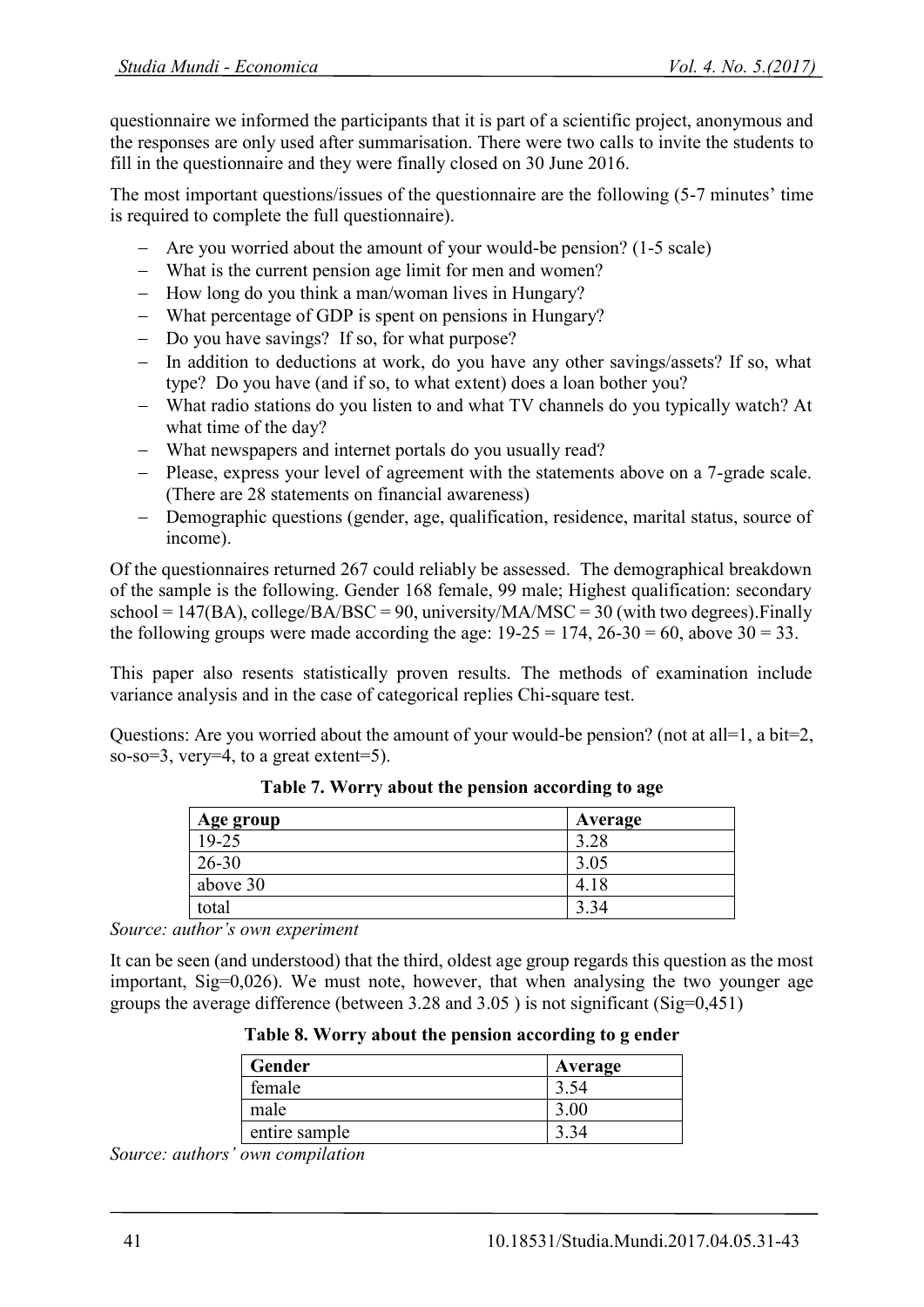Women significantly appreciate the issue. (Sig=0,026).

There is no statistical difference of demographical variables in the following questions.

Do you have savings? yes/no entire sample= 55.1 %

Do you have pension savings? yes/no entire sample= 9 %

Have you ever been burdened by credits and loans? yes/ no entire sample= 15.7 %

Question: Evaluating statements on financial items (MAS) on a 7-degree scale (1=I can hardy agree, 7=I entirely agree.)

Statistically proven significant differences are in above items.

| statement                                           |      | male | total | $\text{Sig} =$ |
|-----------------------------------------------------|------|------|-------|----------------|
| People say I overemphasize money                    |      | 3.27 | 2.73  | 0.019          |
| I use money to influence others                     | 1.38 | 2.24 | 1.70  | 0.004          |
| Sometimes I boast how much money I made             |      | 2.39 | 1.98  | 0.033          |
| When I bought something, it disturbes me afterwards |      | 2.79 | 3.48  | 0.012          |
| how much it cost                                    |      |      |       |                |
| I bargain hunt regularly                            | 3.93 | 2.61 | 3.44  | 0.002          |

*Source authors'own editing*

**Table 10. Financial awareness-age**

| Statement                                      | 19-25 | $26 - 30$ | $30 +$ | total | $\text{Sig} =$ |
|------------------------------------------------|-------|-----------|--------|-------|----------------|
| I am overwhelmed by problems when it comes     | 3.09  | 4.20      | 4.36   | 3.49  | 0.018          |
| to money                                       |       |           |        |       |                |
| I am typically nervous if I do not have enough | 4.03  | 4.00      | 6.09   | 4.28  | 0.030          |
| money                                          |       |           |        |       |                |

*Source: authors'own editing*

1. The firs hypothesis ("Young people are relative uninformed about pension systems") was not justified, as the measurement equipment was not well for the data collection. The differences between gender and age have been proved, according the second and third hypothesis. (2. The age influences the opinions - older people are worried more; 3. The gender influences the opinions - women are more worried). In our measurement, the younger do not worry about the pension problems so much and show less anxiety in financial matters. Male are worry less about possible pension retirement and financial procedures and more "power and prestige oriented" ("People say I overemphasize money"; "I use money to influence others"; "Sometimes I boast how much money I made") while women show higher scores in "anxiety" and "quality" dimensions of MAS. The earlier mentioned Mihaly et al (2017) research achievements were close similar about money attitude, which means that it is worth keeping in mind the gender and age differences when we launch a campaign on pension savings.

# **Summary**

A great number of OECD and EU studies show that for most countries it is indispensable to transform the pension scheme in the long term. For this, the entire population but especially the young must be prepared. Lack of pension is a challenge for all the strata of society but if savings are started on time, it does not mean an unbearable burden. Our research clearly shows that in addition to the inevitable economic-like macroeconomic analyses there is a need for thorough (representative) researches that point out the attitudes and competencies to pension by the different layers of society and explore the communication tools of persuasion.